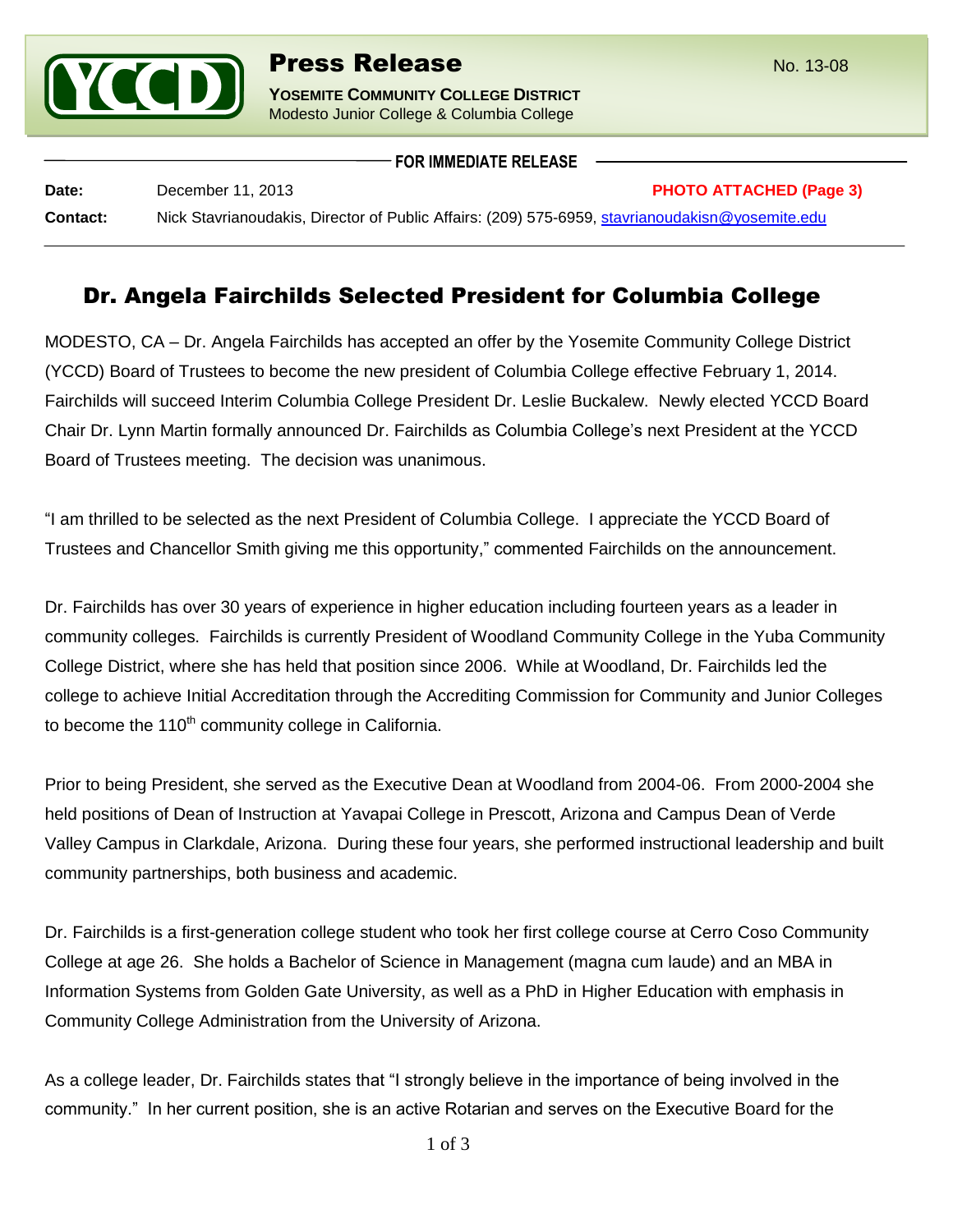Woodland Chamber of Commerce. "I have a passionate and enduring commitment to community colleges and to the students and the communities they serve. During my visit to the college, I felt an immediate connection and I look forward to working with the faculty and staff to serve our students and the local communities."

According to YCCD Chancellor Joan Smith, "Dr. Fairchilds will be a great fit for Columbia College. Her references were outstanding, and it shows in her strong background in higher education, accreditation, and instruction in addition to over seven years of experience as a community college president."

Board Chair Lynn Martin affirmed Chancellor Smith's praise by saying, "I'm looking forward to her expertise, particularly her experience as a college president. I believe she can take Columbia College to the next level. She will fit in nicely. I was impressed by her encouraging demeanor."

Fairchilds' selection comes after a nationwide search conducted by Ralph Andersen and Associates. The search began on September 1, 2013. Columbia College Presidential forums were held in December 2, prior to Chancellor Smith and the Board interviewing three of the finalists for the position.

According to Fairchilds, "My husband Dave and I have begun our real estate search and are looking forward to making Tuolumne County our home."